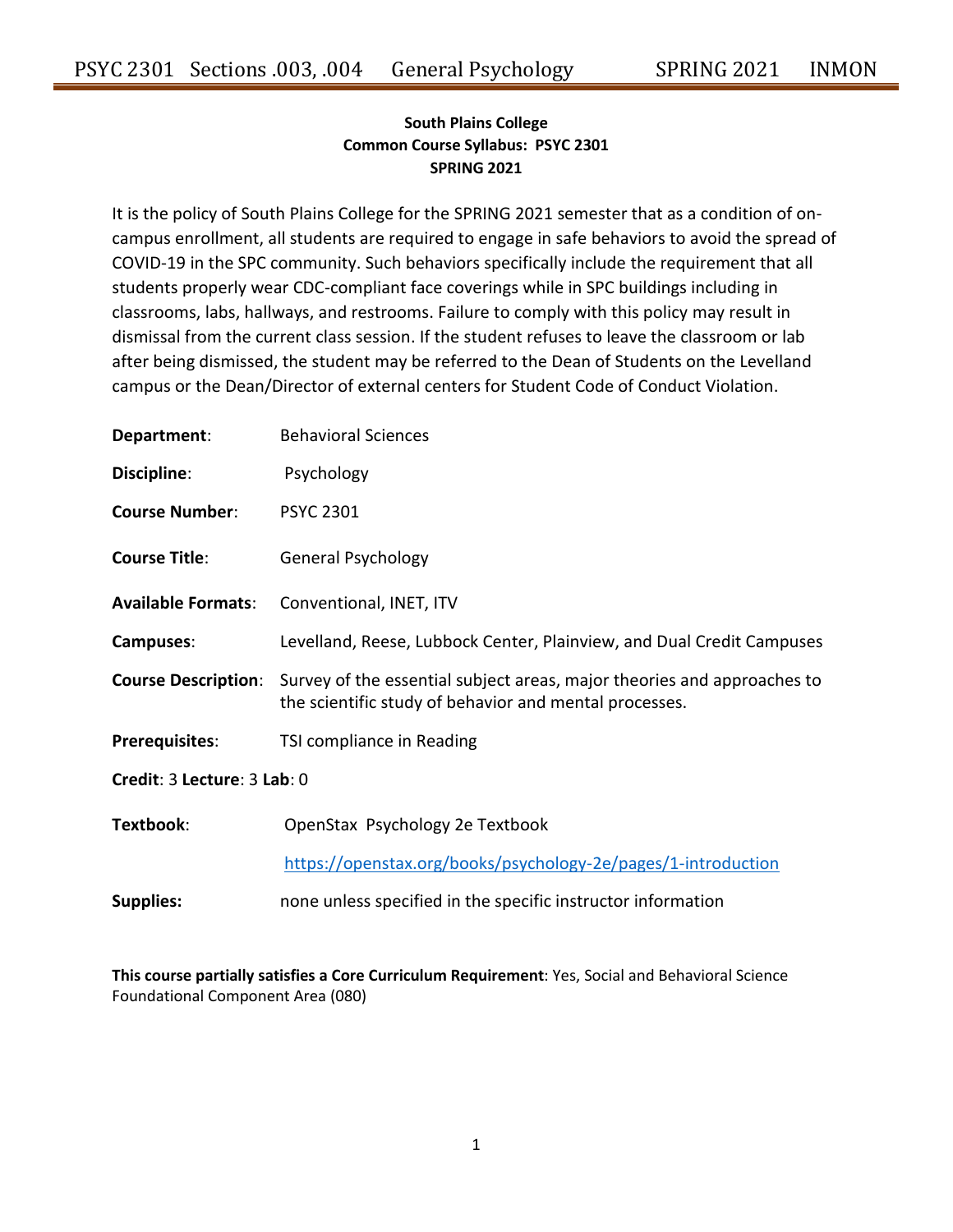#### **Core Objectives addressed**:

 $\Box$ **Communication skills**- to include effective written, oral and visual communication.

 $\Box$ **Critical thinking skills**- to include creative thinking, innovation, inquiry and analysis, evaluation and synthesis of information.

**Empirical and Quantitative skills**- to include the manipulation and analysis of numerical data or observable facts resulting in informed conclusions.

 $\Box$ **Social Responsibility**- to include the demonstrated intercultural knowledge and competence, knowledge of civic responsibility, and the ability to engage effectively in regional, national and global communities.

#### **Student Learning Outcomes (SLOs)/Competencies:**

Upon successful completion of this course, students will:

1. Identify various research methods and their characteristics used in the scientific study of psychology.

2. Describe the historical influences and early schools of thoughts that shaped the field of psychology.

- 3. Describe some of the prominent perspectives and approaches used in the study of psychology
- 4. Use terminology unique to the study of psychology.
- 5. Describe accepted approaches and standards in psychological assessment and evaluation.
- 6. Identify factors in physiological and psychological processes involved in human behavior.

#### **Student Learning Outcomes Assessment**:

Dr. Alicia Barr is the faculty member who is responsible for the assessment of the student learning outcomes. She will be sending a list of which SLOs will be assessed for each semester. There are 6 outcomes and these are rotated. Dr. Barr is also the person responsible to entry of the data into Task Stream for documentation.

**Course Evaluation:** See the instructor's course information sheet for specific items used in evaluating student performance. However, all courses will have multiple exams and a written assignment that is designated by the instructor.

#### **Attendance Policy:**

Instructors will create an attendance policy that is consistent with the "Class Attendance" policies stated below in the *SPC General Catalog*:

*Students are expected to attend all classes in order to be successful in a course. The student may be administratively withdrawn from the course when absences become excessive as defined in the course syllabus.*

*When an unavoidable reason for class absence arises, such as illness, an official trip authorized by the college or an official activity, the instructor may permit the student to make up work missed. It is the student's responsibility to complete work missed within a reasonable period of time as determined by the*  instructor. Students are officially enrolled in all courses for which they pay tuition and fees at the time of *registration. Should a student, for any reason, delay in reporting to a class after official enrollment, absences will be attributed to the student from the first class meeting.*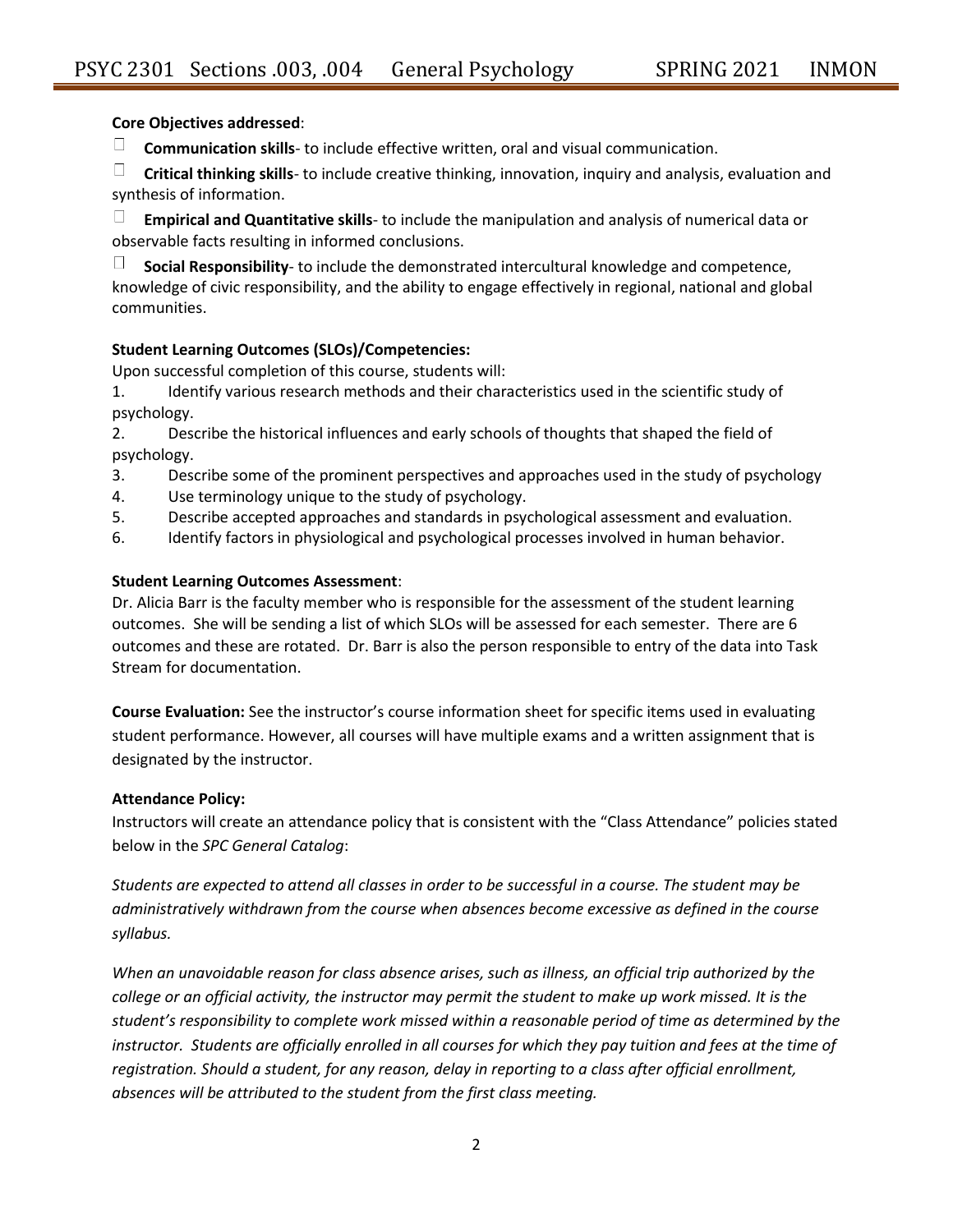*Students who enroll in a course but have "Never Attended" by the official census date, as reported by the faculty member, will be administratively dropped by the Office of Admissions and Records. A student who does not meet the attendance requirements of a class as stated in the course syllabus and does not officially withdraw from that course by the official census date of the semester, may be administratively withdrawn from that course and receive a grade of "X" or "F" as determined by the instructor. Instructors are responsible for clearly stating their administrative drop policy in the course syllabus, and it is the student's responsibility to be aware of that policy.* 

*It is the student's responsibility to verify administrative drops for excessive absences through MySPC using his or her student online account. If it is determined that a student is awarded financial aid for a class or classes in which the student never attended or participated, the financial aid award will be adjusted in accordance with the classes in which the student did attend/participate and the student will owe any balance resulting from the adjustment.*

**Plagiarism and Cheating:** Students are expected to do their own work on all projects, quizzes, assignments, examinations, and papers. Failure to comply with this policy will result in an F for the assignment and can result in an F for the course if circumstances warrant.

**Plagiarism** violations include, but are not limited to, the following:

1. Turning in a paper that has been purchased, borrowed, or downloaded from another student, an online term paper site, or a mail order term paper mill;

2. Cutting and pasting together information from books, articles, other papers, or online sites without providing proper documentation;

3. Using direct quotations (three or more words) from a source without showing them to be direct quotations and citing them; or

4. Missing in-text citations.

**Cheating** violations include, but are not limited to, the following:

- 1. Obtaining an examination by stealing or collusion;
- 2. Discovering the content of an examination before it is given;
- 3. Using an unauthorized source of information (notes, textbook, text messaging, internet, apps) during an examination, quiz, or homework assignment;
- 4. Entering an office or building to obtain unfair advantage;
- 5. Taking an examination for another;
- 6. Altering grade records;
- 7. Copying another's work during an examination or on a homework assignment;
- 8. Rewriting another student's work in Peer Editing so that the writing is no longer the original student's;

9. Taking pictures of a test, test answers, or someone else's paper.

**Student Code of Conduct Policy**: Any successful learning experience requires mutual respect on the part of the student and the instructor. Neither instructor nor student should be subject to others' behavior that is rude, disruptive, intimidating, aggressive, or demeaning**.** Student conduct that disrupts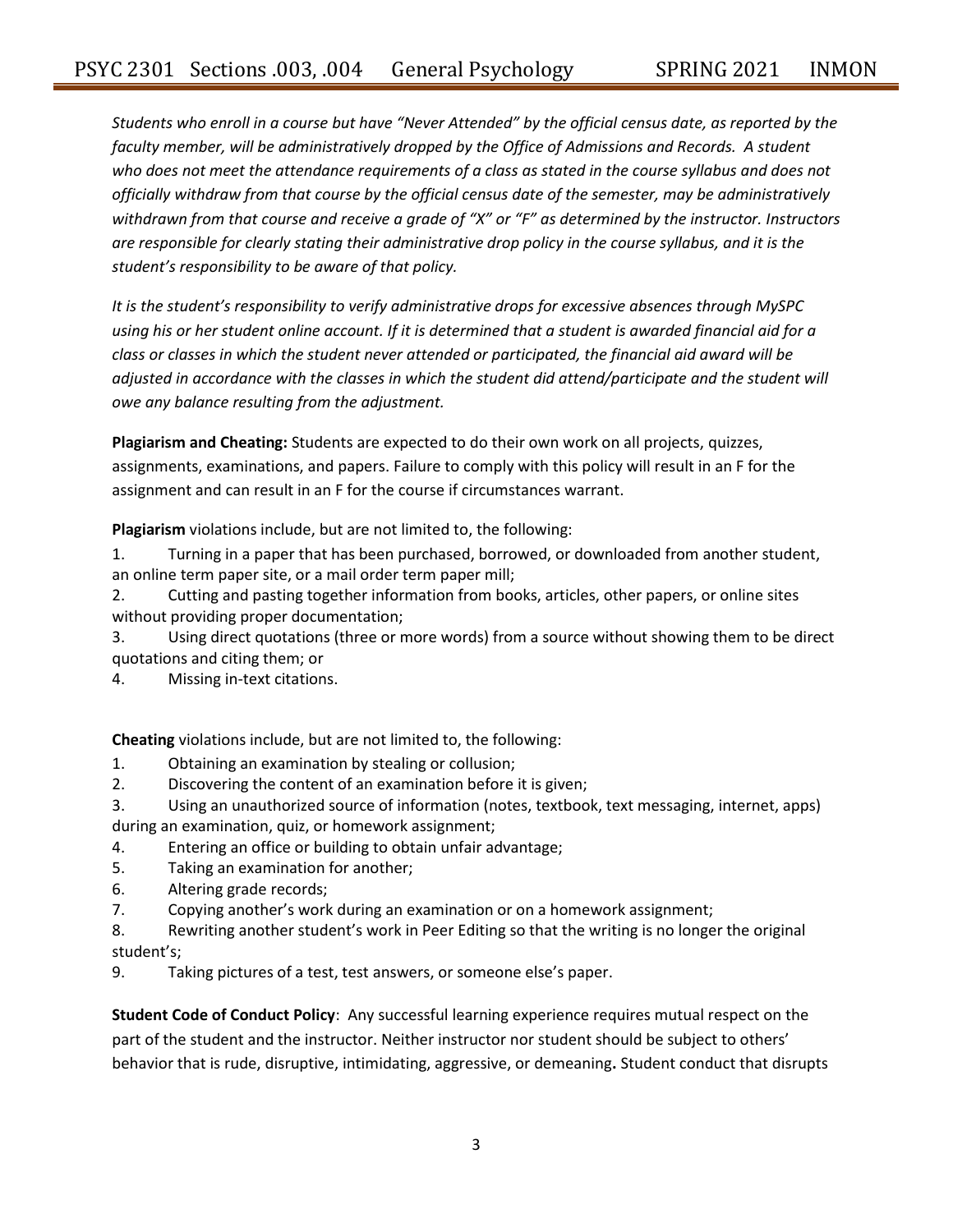the learning process or is deemed disrespectful or threatening shall not be tolerated and may lead to disciplinary action and/or removal from class.

**Diversity Statement:** In this class, the teacher will establish and support an environment that values and nurtures individual and group differences and encourages engagement and interaction. Understanding and respecting multiple experiences and perspectives will serve to challenge and stimulate all of us to learn about others, about the larger world and about ourselves. By promoting diversity and intellectual exchange, we will not only mirror society as it is, but also model society as it should and can be.

**Disability Statement:** Students with disabilities, including but not limited to physical, psychiatric, or learning disabilities, who wish to request accommodations in this class should notify the Disability Services Office early in the semester so that the appropriate arrangements may be made. In accordance with federal law, a student requesting accommodations must provide acceptable documentation of his/her disability to the Disability Services Office. For more information, call or visit the Disability Services Office at Levelland (Student Health & Wellness Office) 806-716-2577, Reese Center (Building 8) 806-716-4675, or Plainview Center (Main Office) 806-716-4302 or 806-296-9611.

**Nondiscrimination Policy:** South Plains College does not discriminate on the basis of race, color, national origin, sex, disability or age in its programs and activities. The following person has been designated to handle inquiries regarding the non-discrimination policies: Vice President for Student Affairs, South Plains College, 1401 College Avenue, Box 5, Levelland, TX 79336. Phone number 806-716- 2360.

**Title IX Pregnancy Accommodations Statement:** If you are pregnant, or have given birth within six months, Under Title IX you have a right to reasonable accommodations to help continue your education. To [activate](http://www.southplainscollege.edu/employees/manualshandbooks/facultyhandbook/sec4.php) accommodations you must submit a Title IX pregnancy accommodations request, along with specific medical documentation, to the Director of Health and Wellness. Once approved, notification will be sent to the student and instructors. It is the student's responsibility to work with the instructor to arrange accommodations. Contact the Director of Health and Wellness at 806-716-2362 or [email](http://www.southplainscollege.edu/employees/manualshandbooks/facultyhandbook/sec4.php) [cgilster@southplainscollege.edu](mailto:cgilster@southplainscollege.edu) for assistance.

**Campus Concealed Carry**: Texas Senate Bill - 11 (Government Code 411.2031, et al.) authorizes the carrying of a concealed handgun in South Plains College buildings only by persons who have been issued and are in possession of a Texas License to Carry a Handgun. Qualified law enforcement officers or those who are otherwise authorized to carry a concealed handgun in the State of Texas are also permitted to do so. Pursuant to Penal Code (PC) 46.035 and South Plains College policy, license holders may not carry a concealed handgun in restricted locations. For a list of locations and Frequently Asked Questions, please refer to the Campus Carry page at: <http://www.southplainscollege.edu/campuscarry.php>

Pursuant to PC 46.035, the open carrying of handguns is prohibited on all South Plains College campuses. Report violations to the College Police Department at 806-716-2396 or 9-1-1.

Revised December 2019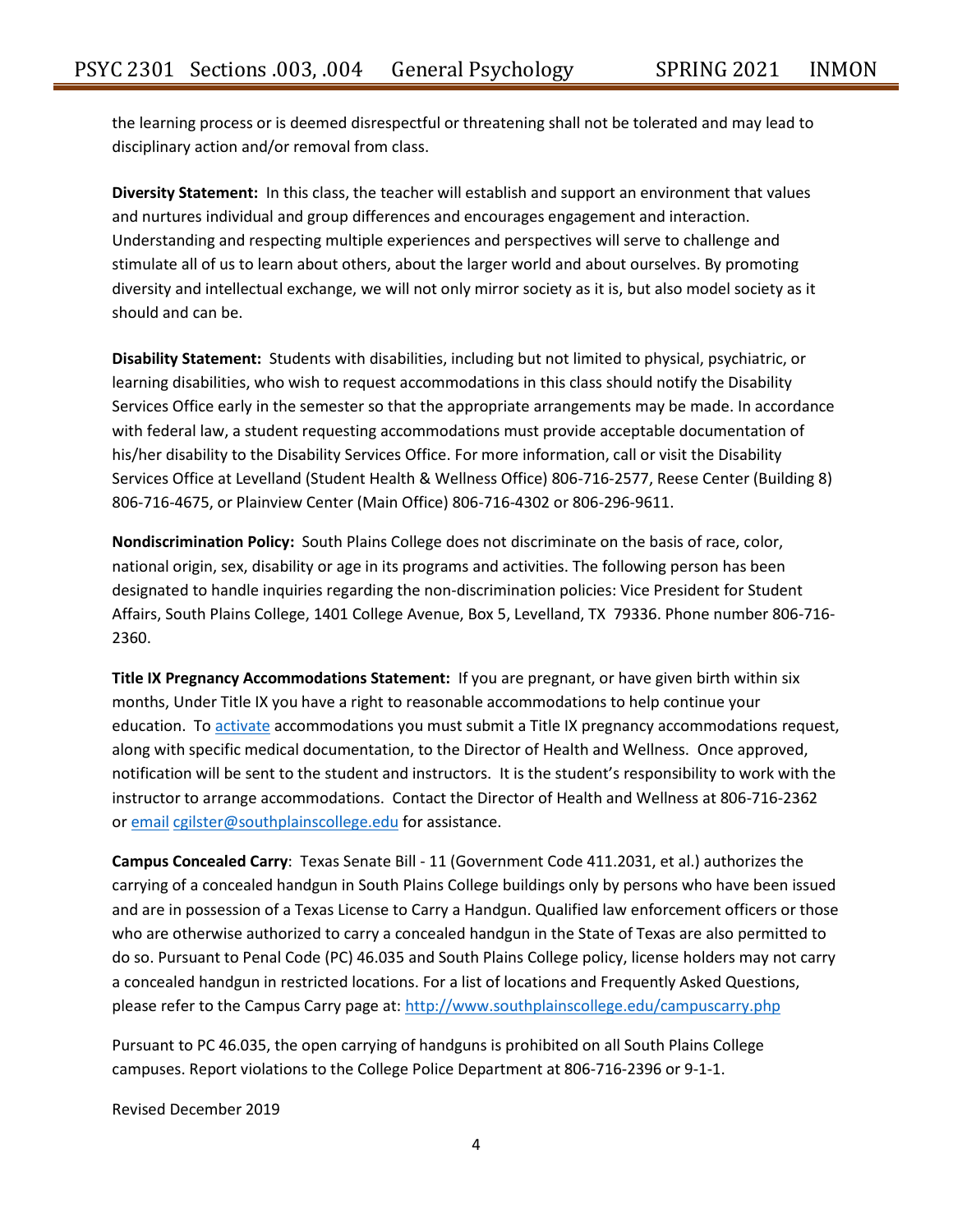#### **Instructor's Course Information**

Semester: **SPRING 2021**

Course: All classes meet in AD150 PSYC 2301.003 Tuesdays or Thursdays 9:30 a.m. – 10:45 a.m. PSYC 2301.004 Tuesdays or Thursdays 11:00 a.m. – 12:15 p.m.

Instructor: Robyn Inmon, Professor in Psychology

Contact Information:

- Email: [rinmon@southplainscollege.edu](mailto:rinmon@southplainscollege.edu)
- Phone: 806-716-2590
- Office: AD135

Office Hours:

| 10:00 a.m. to 12:00 p.m., 1:00 p.m. to 3:00 p.m. |
|--------------------------------------------------|
| 1:00 p.m. to $3:00$ p.m.                         |
| 10:00 a.m. to 12:00 p.m., 1:00 p.m. to 3:00 p.m. |
| by email                                         |
| by email                                         |
|                                                  |

# COVID-19 POLICIES

Because of the ease with which Covid-19 can be spread in an indoor setting such as a classroom, we will be following strict classroom policies designed to reduce the risk that anyone in our class transmits or contracts Covid-19 while in the room. These rules are in place to keep you, your classmates, and me safe. If you ever have any questions or concerns about these policies, please don't hesitate to reach out to me.

If you violate the classroom Covid-19 policies repeatedly (e.g. not wearing a face-covering, coming in while sick) or you are combative or argumentative when I ask you to comply with a Covid-19 policy, I may ask that you no longer attend the course in person.

If you are unwilling or unable to comply with any of these policies, I suggest you drop this course. SPC has made many online only sections available.

## **Course Attendance**

Attendance will be taken at the beginning of each class, both for in-person classes and those attending remotely. You are only allowed to attend class physically on your assigned day of the week. You will be assigned an attendance day at the beginning of the semester, and it is your responsibility to remember this day and to ensure that you do not come to class on your non-assigned day. You will not be allowed into the classroom if it is not your assigned day. Should you arrive on the wrong day, you will be asked to leave. There are no exceptions to this rule.

The CDC has a list of medical conditions that make a person higher risk for severe illness from Covid-19. If you have any of the conditions on this list, you are strongly advised (for your own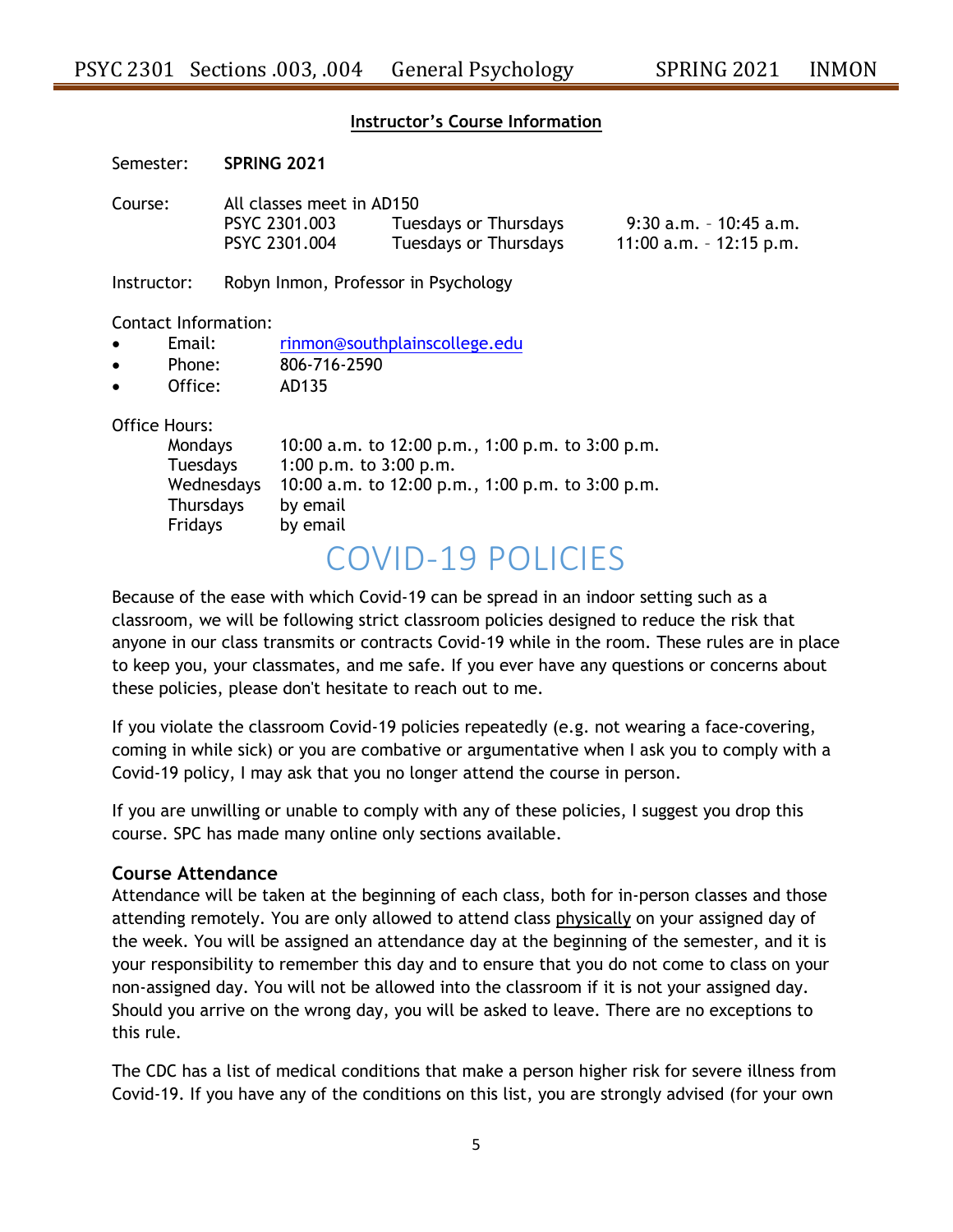safety) not to attend the class in person. The CDC list of underlying medical conditions can be found here:<https://www.cdc.gov/coronavirus/2019-ncov/if-you-are-sick/quarantine.html>

At the end of each class, wait until the instructor dismisses you. You will leave the classroom by rows to avoid congregating too closely together.

## **Food and Drinks**

Because neither food nor drinks can be consumed while wearing a face-covering, they will be prohibited in the classroom. If you remove your face-covering to take a drink or to eat, you will be asked to leave for the remainder of that day.

## **Physical Distancing**

You must maintain at least six feet of distance between yourself and all other persons while in class. That includes me and your classmates, regardless of any relationship you have outside the classroom. I'm obviously not going to use a ruler to measure the distance between you and others in the room, but if I ask you to move away from someone, please do so.

## **Attending While Sick**

If you or someone with whom you have close contact (e.g. family member, coworker, roommate) are experiencing ANY symptom associated with Covid-19, please do not come to class. If you are sneezing or coughing excessively in class, you will be asked to leave.

Per the CDC, any of the following may be symptoms of Covid-19:

| Fever or chills               | Cough       | Shortness of<br>breath or<br>difficulty<br>breathing | Fatigue               | Muscle or body<br>aches | Headache |
|-------------------------------|-------------|------------------------------------------------------|-----------------------|-------------------------|----------|
| New loss of<br>taste or smell | Sore throat | Congestion or<br>runny nose                          | Nausea or<br>vomiting | Diarrhea                |          |

If you or someone you have close contact with are experiencing any of the above symptoms, you are strongly advised to get tested for Covid-19. The Lubbock Health Department maintains a list of Covid-19 testing sites; you can access that list here: [https://ci.lubbock.tx.us/departments/health-department/about-us/covid-19-testing](https://ci.lubbock.tx.us/departments/health-department/about-us/covid-19-testing-location)[location.](https://ci.lubbock.tx.us/departments/health-department/about-us/covid-19-testing-location) Please do not return to class until you or the person you had contact with have received a negative result on a Covid-19 test (meaning you don't have the disease).

If you test positive for Covid-19, please follow the guidance of your healthcare provider regarding when it is safe to return to class.

If someone you have close contact with tests positive for Covid-19, you will need to quarantine. Current CDC guidelines (as of this writing) are to quarantine for 14 days from the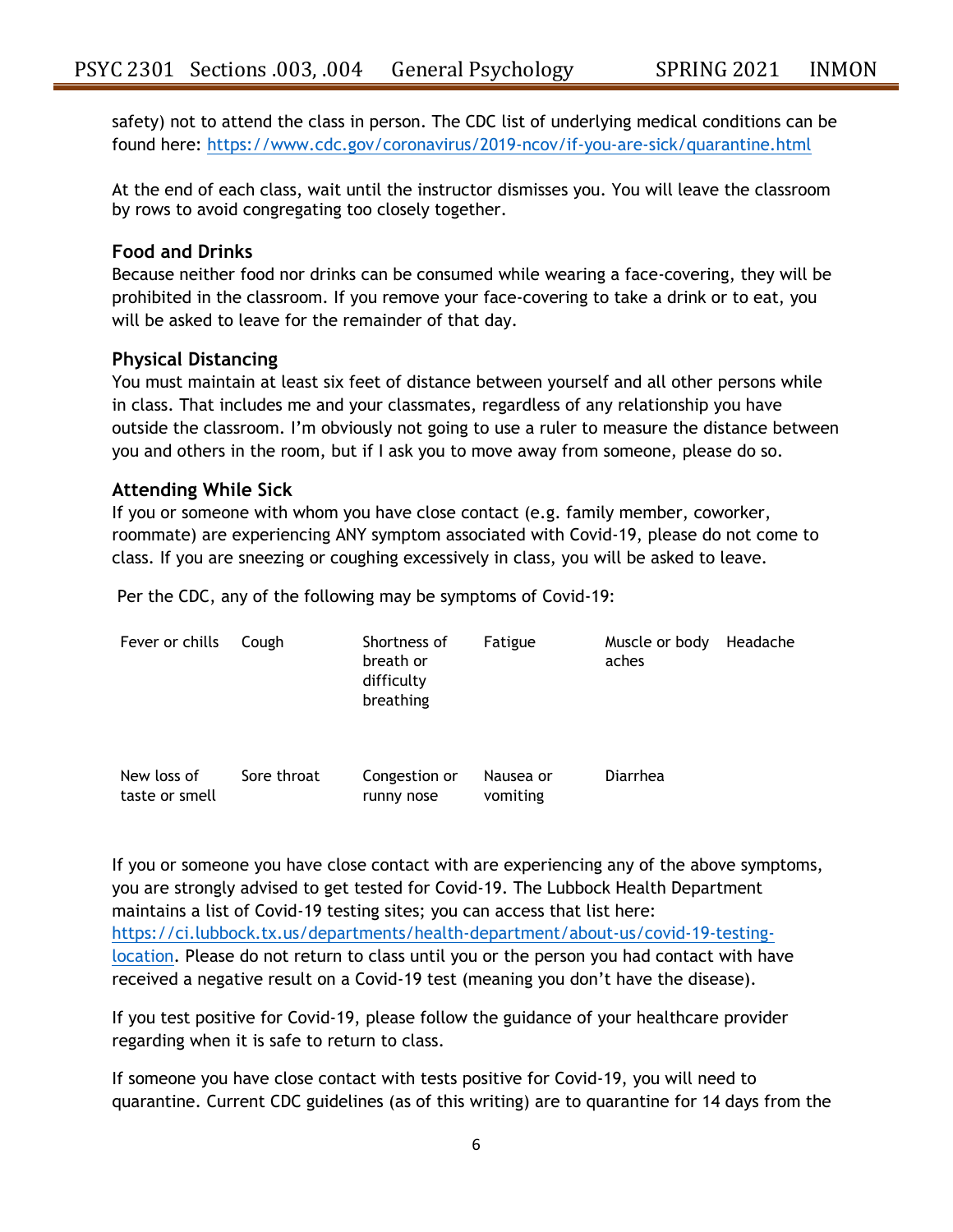time of last contact with the infected person. The CDC has more information on how and when to quarantine at the following website: [https://www.cdc.gov/coronavirus/2019](https://www.cdc.gov/coronavirus/2019-ncov/if-you-are-sick/quarantine.html) [ncov/if-you-are-sick/quarantine.html](https://www.cdc.gov/coronavirus/2019-ncov/if-you-are-sick/quarantine.html)

## **Availability of Lecture Material Outside of Class**

I will make recordings of all lectures available after class, so you may watch them at a later time if you prefer.

## **Academic Integrity - See SPC General Catalog, page 22**

You are expected to do your own work. You may not work with another person to complete your paper, exams, Blackboard work, or any other assignments or homework you may be given throughout the course. You may not copy another student's work and present it as your own. You may not allow another student to copy your work. This is your reminder that any form of cheating will not be tolerated. "Complete honesty is required of the student in the presentation of any and all phases of course work. This applies to quizzes, class exams, final examinations, in-class work, homework, and term papers." - SPC General Catalog, p. 22. If the instructor determines that cheating is occurring or an assignment has been plagiarized, the resulting grade will be zero for that assignment. A second offense will result in failure of the course and immediate withdrawal from the course.

#### **Guidelines for Classroom Behavior**

I would like to welcome all students into an environment that creates a sense of community, pride, courtesy and respect; we are all here to work cooperatively and to learn together.

Once the class session has begun, please do not leave the room. If you miss a class meeting for any reason, you are responsible for all material covered, for announcements made in your absence, and for acquiring any materials that may have been distributed in class.

It is important that we are all able to stay focused on the class lecture/discussion and not have disruptive behaviors in the class. For this reason, only one person at a time in the class should be speaking. Side conversations are distracting for surrounding students and for me. Also, it is very rude to read papers, sleep or work on assignments for other classes in this class. For additional information on student misconduct refer to pages 11-15 of the *Student Guide*. Failure to abide by policies may result in expulsion from the class and an "F" for the semester. As you can see, simple norms of courtesy should be sufficient to have our class run in the best interests of all of us. Thank you in advance for your cooperation.

## **Cell Phones and other Electronic Devices**

Cellular phone and laptop use will not be permitted during class. Students who bring a cell phone into the classroom should set it in a manner that will not cause disruption in the classroom (either off or silenced) and out of the sight of the instructor. Consequences to students using a cell phone or other electronic device (smart-watch, laptop, etc.) during class will be: 1<sup>st</sup> offense - warning, 2<sup>nd</sup> offense - student will be required to leave the classroom for the day and an absence will be recorded in the grade book,  $3<sup>rd</sup>$  offense - dropped a letter